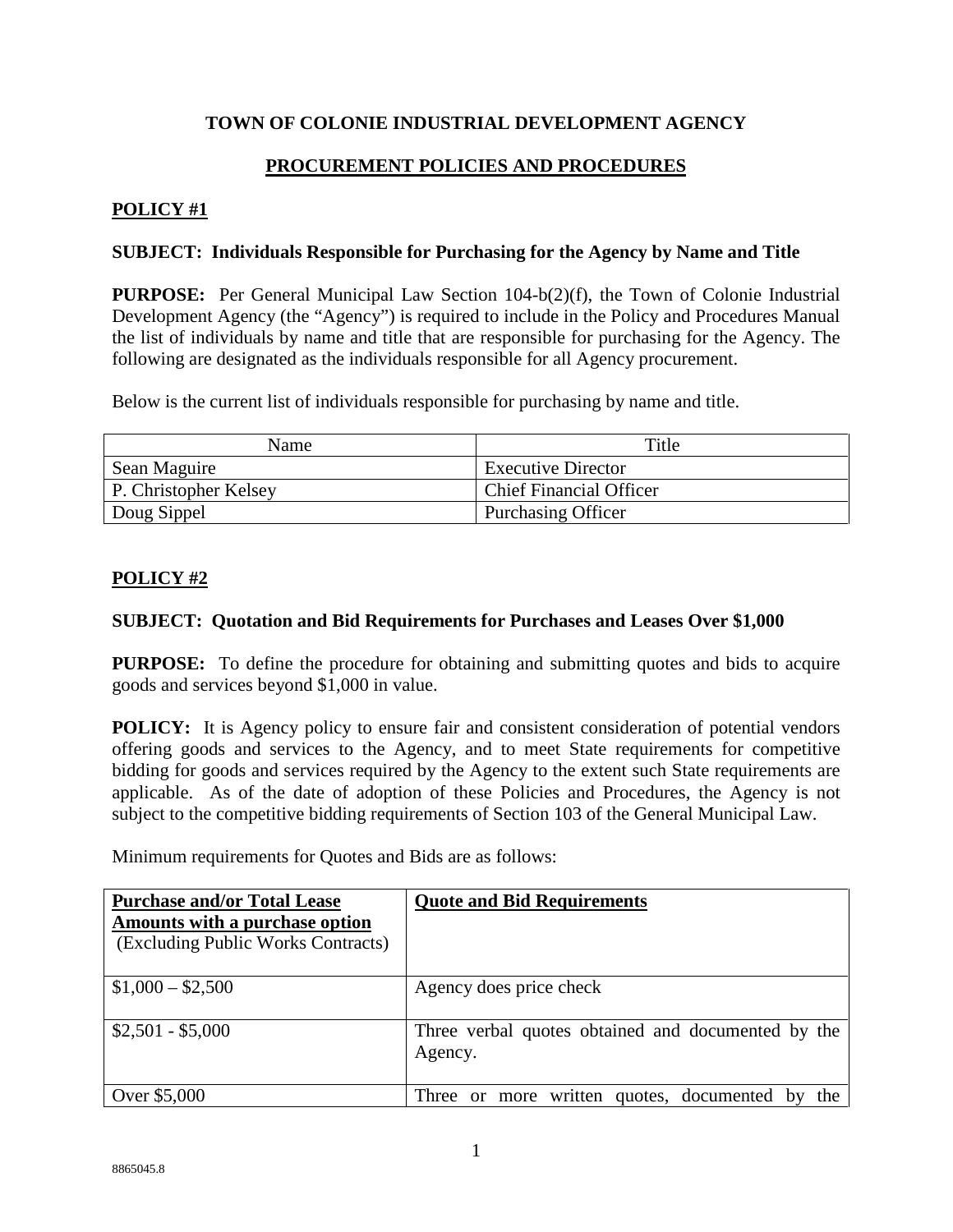|                               | vendor, obtained by the Agency.                                                                                                                                                                                                                                                                                                                                                                                                                                                                                                                                                                                                   |
|-------------------------------|-----------------------------------------------------------------------------------------------------------------------------------------------------------------------------------------------------------------------------------------------------------------------------------------------------------------------------------------------------------------------------------------------------------------------------------------------------------------------------------------------------------------------------------------------------------------------------------------------------------------------------------|
| <b>True Leases</b>            | True leases are defined as leases without the option to<br>purchase. As True Leases are exempt from the<br>competitive bid requirements, three written quotes will<br>be required to insure the Agency obtains the best value<br>for the lease dollars spent. The total annual cost of the<br>lease will be used to evaluate the quotes received in<br>awarding the lease. For the purposes of this provision,<br>leases should be closed-end, with agreed upon residual<br>values and mandatory turn-in at end of lease. Lease<br>documentation should include negotiated price, residual<br>value and term and payment amounts. |
| <b>Public Works Contracts</b> |                                                                                                                                                                                                                                                                                                                                                                                                                                                                                                                                                                                                                                   |
| (Material and Labor)          |                                                                                                                                                                                                                                                                                                                                                                                                                                                                                                                                                                                                                                   |
| $$3,001 - $10,000$            | Three verbal quotes obtained and documented by the<br>Agency. Must have written contract.                                                                                                                                                                                                                                                                                                                                                                                                                                                                                                                                         |
| Over \$10,000                 | Three or more written quotes, documented by the<br>vendor, requested by the Agency. Must have written<br>contract.                                                                                                                                                                                                                                                                                                                                                                                                                                                                                                                |

Aggregate Amounts – In determining if an item for purchase meets the bid requirements, the Agency shall consider the reasonable expected aggregate amount of all purchases of the same commodities, services or technology to be made within the twelve-month period commencing on the date of the purchase. Purchases of commodities, services, or technology shall not be artificially divided for the purpose of avoiding the requirement to competitively bid the item required.

In each case the Agency should make every attempt to obtain required quotes and bids as defined above. If after good faith effort to obtain the required quantity of quotes and bids, the Agency is unsuccessful, the Agency should document the actions taken and may submit the requisition with the lower quantity of quotes or bids. After obtaining quotes and bids, the purchase should be awarded to the lowest bidder unless there is just cause for awarding the bid to an alternate vendor. If a quote is awarded to a vendor other than a low bidder the Agency must document why the award should be given to an alternate vendor. If a bid is awarded to vendor other than a low bidder the Agency must submit documentation through board resolution explaining why the award should be given to an alternate vendor.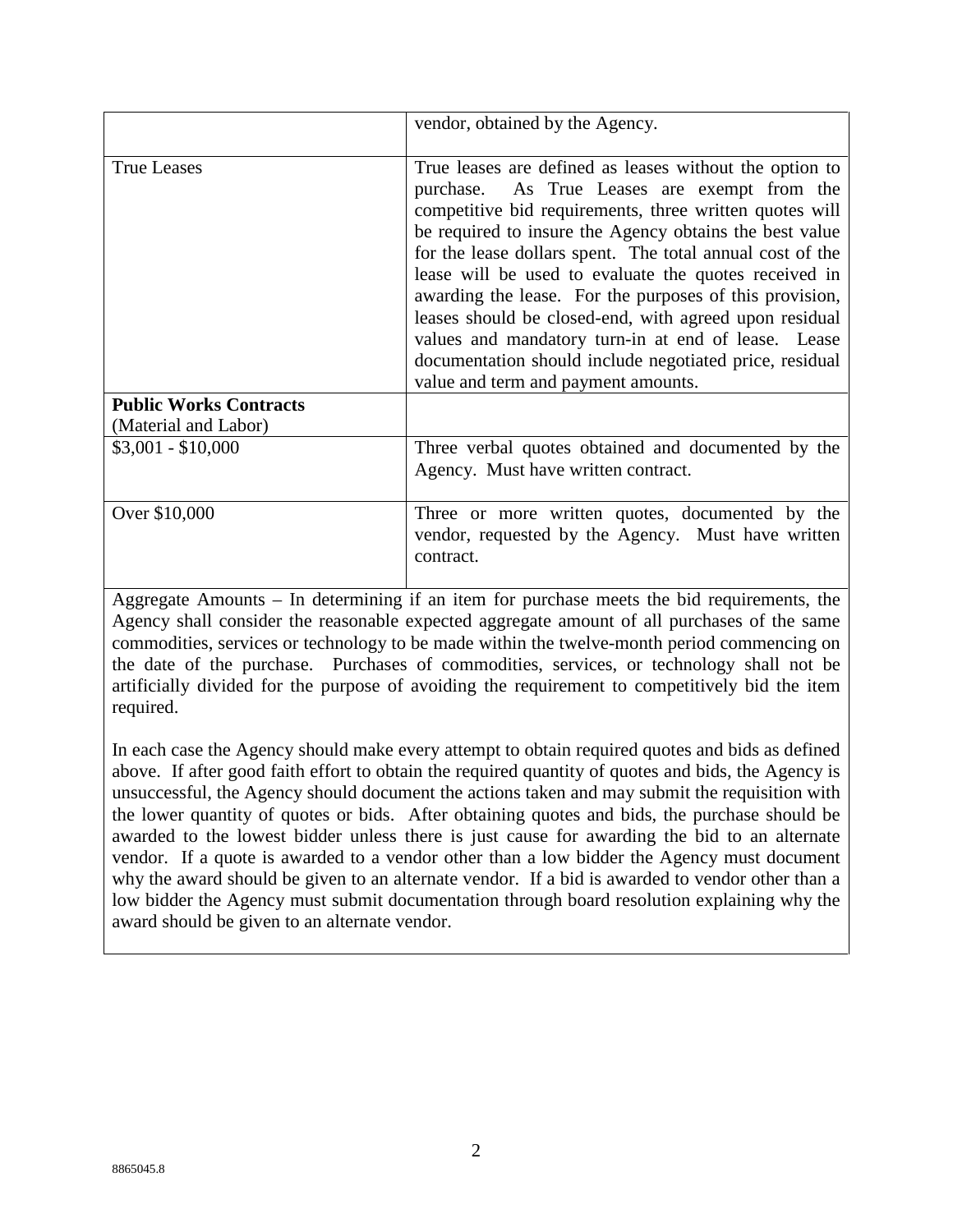# **POLICY #3**

### **SUBJECT: Non-Collusion Certification**

**PURPOSE:** To document that no collusion has occurred among the vendors providing quotes or bids to the Agency.

**POLICY:** All quotes or bids shall be accompanied by a non-collusion agreement in the form of Schedule A attached hereto and made a part hereof.

# **POLICY #4**

### **SUBJECT: Procurements Exempt by Statute**

**PURPOSE:** Identify procurements exempt under General Municipal Law Section 104-b from the procurement procedures in Policy #2.

**POLICY:** Alternative proposals or quotations for goods and services shall be secured by use of written requests for proposals or written quotations, verbal quotations or any other method of procurement which furthers the purposes of General Municipal Law Section104-b except for procurements made pursuant to:

- 1. General Municipal Law, Section 103(3) (through county contracts);
- 2. General Municipal Law, Section 104 (through state contracts);
- 3. State Finance Law, Section 175-b (from agencies for the blind or severely handicapped); or
- 4. Correction Law, Section 186 (articles manufactured in correctional institutions).

### **POLICY #5**

#### **SUBJECT: Exceptions to Above Procurement Procedures**

**PURPOSE:** To set forth the circumstances when, or types of procurements which, in the sole discretion of the Agency, the solicitation of alternative proposals or quotations will not be in the best interest of the Agency.

**POLICY:** No circumstances other than those in Policy #3 above will justify the exception to Policy #2.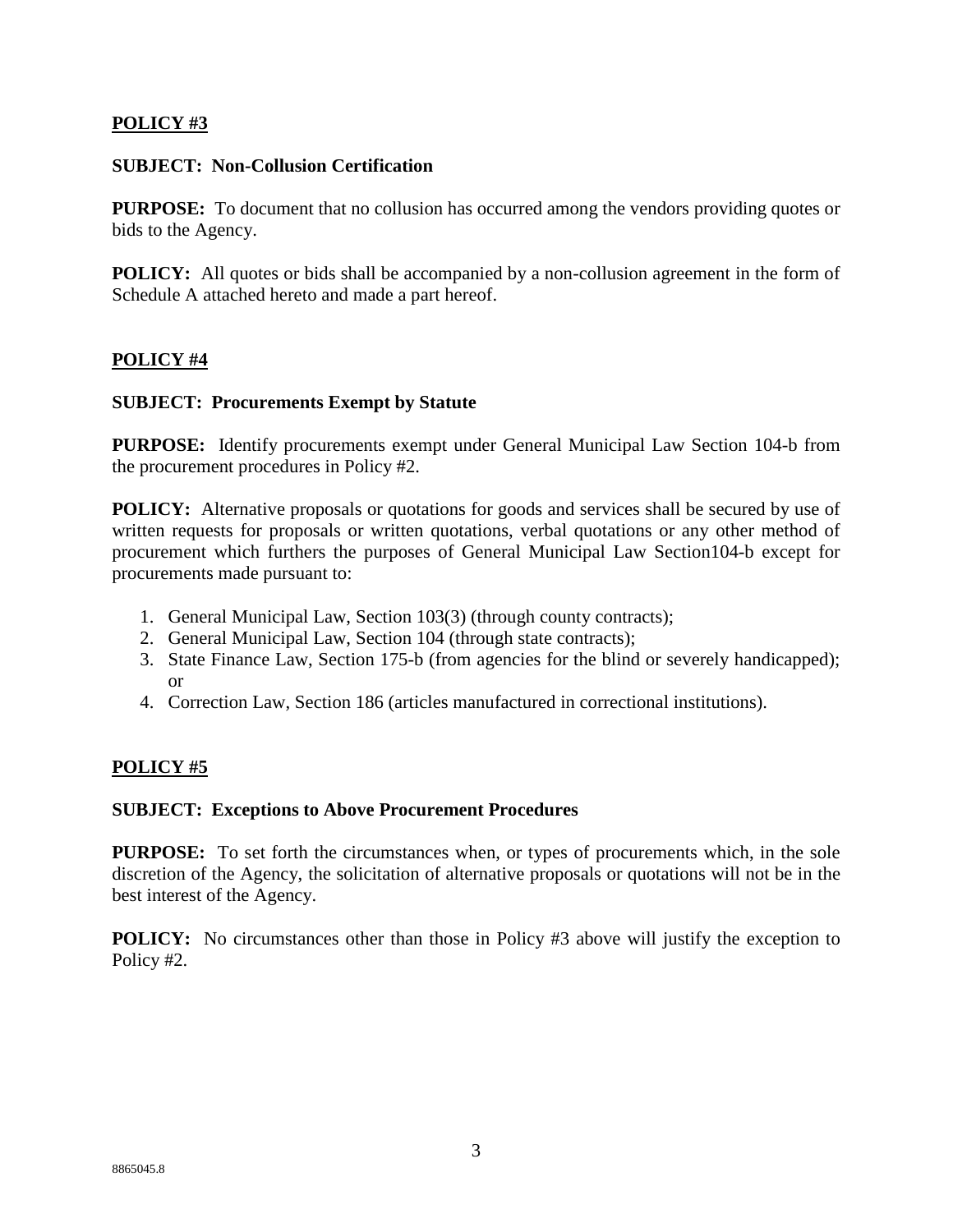### **POLICY #6**

### **SUBJECT: Procurement of Professional Services and the issuance of Requests for Proposals**

**PURPOSE:** To define the procedure for the procurement of Professional Services and the use of Request for Proposals.

**POLICY:** The procurement of a Professional Service is an exception to the Competitive Bid provision of the New York State General Municipal Law. The Agency may enter into a Professional Service Agreement without the need for a competitive bid. Use of a Request for Proposal is recommended when entering into a Professional Service Agreement as it provides an opportunity for the following:

1. The Agency can review up-to-date services and technology available in the market place.

2. Several different approaches to accomplish the request can be evaluated.

3. Service providers must compete for the Agency's business. This may lead to better service and lower cost for the Agency.

A Request for Proposal ("RFP") is a descriptive document that explains in detail the requirements and terms associated with specific services request by the Agency from service providers.

While not every Professional Service Agreement will be entered into as the result of an RFP, the determination of when an RFP is required shall be made as follows:

1. The Executive Director, in conjunction with the Agency's counsel, will determine if a service is classified as a Professional Service and eligible for the exemption under the General Municipal Law.

2. If the service is determined to be Professional, the Executive Director and the Agency's counsel will determine if an RFP shall be required to enter into this agreement.

3. The Executive Director will prepare the RFP. If the specifications are rigorous and technical in nature, it is Agency policy to subcontract the RFP development to a third party firm that specializes in preparing such documentation.

4. The final draft of the RFP document shall be approved by the Agency counsel and the Board members prior to distribution.

5. Distribution of the RFP shall be handled in the same manner as a competitive bid, with the Executive Director advertising the RFP, distributing the RFP packages, receiving the responses, tabulating the companies that provide a proposal, and awarding the RFP.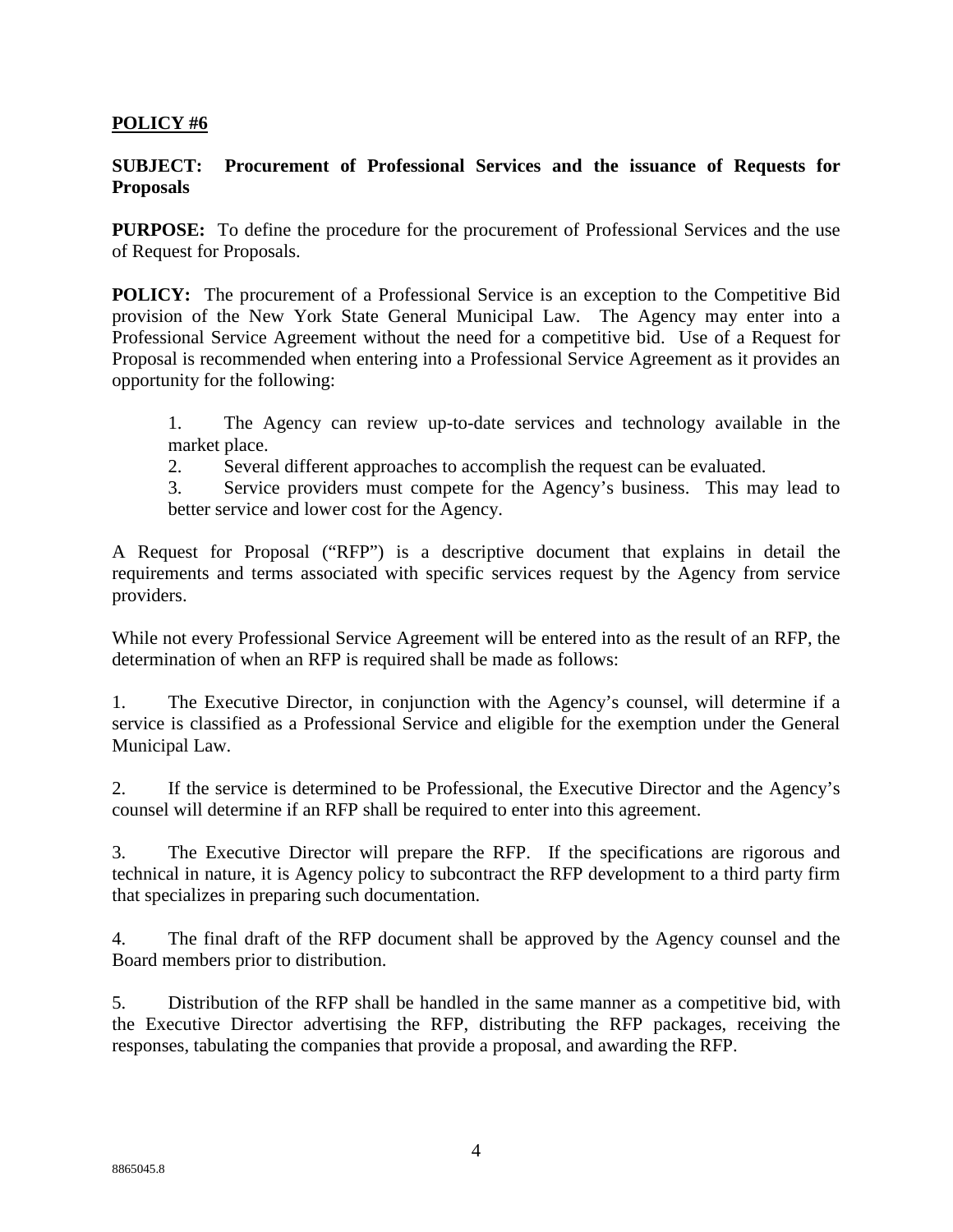6. The Executive Director shall be responsible for the review of the proposals and the recommendation of an award.

The use of the RFP process may be combined with the competitive bid or quote process if the total transaction involves a hybrid of professional services and other services or professional services and the acquisition of goods. If the primary or predominant part of the transaction is the professional service, the use of the competitive bid or quote process may not be required. Purchasing will make the final determination in conjunction with the Agency's counsel as to the need for an additional process.

# **POLICY #7**

# **SUBJECT: Change Order Policy**

**PURPOSE:** To define the procedure with respect to change orders.

**POLICY:** Alterations to construction contracts or other service contracts are called Change Orders. Change Orders authorize additional or altered work to be performed that is either necessary to complete the work in the original contract as intended or to add work that would not result in a material change to the scope of the contract.

Change Orders may occur due to:

- 1. The need to add work related to the original scope, to delete work, or to otherwise modify the original work scope;
- 2. Price overruns or underruns (on a unit price item);
- 3. Design errors or omissions;
- 4. Unanticipated field conditions; or
- 5. Non-material scope of work changes.

A Change Order may not be used to circumvent the competitive bidding requirements where the supplemental work so varied from the original plan, was of such importance, or so altered the essential identity or main purpose of the contract, that it constitutes a new undertaking. Change Orders are not subject to other Policies herein because they are not viewed as new procurements. The Agency is allowed to modify contracts without competition so long as such modification does not alter the essential identity or main purpose of the contract.

While it is not unusual to have deductive Change Orders, Change Orders usually increase the cost of the contract. All Change Orders that increase the cost of the contract must be approved by the Agency. Accordingly, the work that is the subject of the Change Order may not be started prior to receipt of such Corporation approval. Supporting documentation for any Change Order must be submitted as an attachment to the proposed resolution for Corporation consideration. This supporting documentation may take any form, a memorandum for example, but must include a description of the project as originally constructed, the change in work as compared to the work that was originally contemplated in the contract as well as supporting information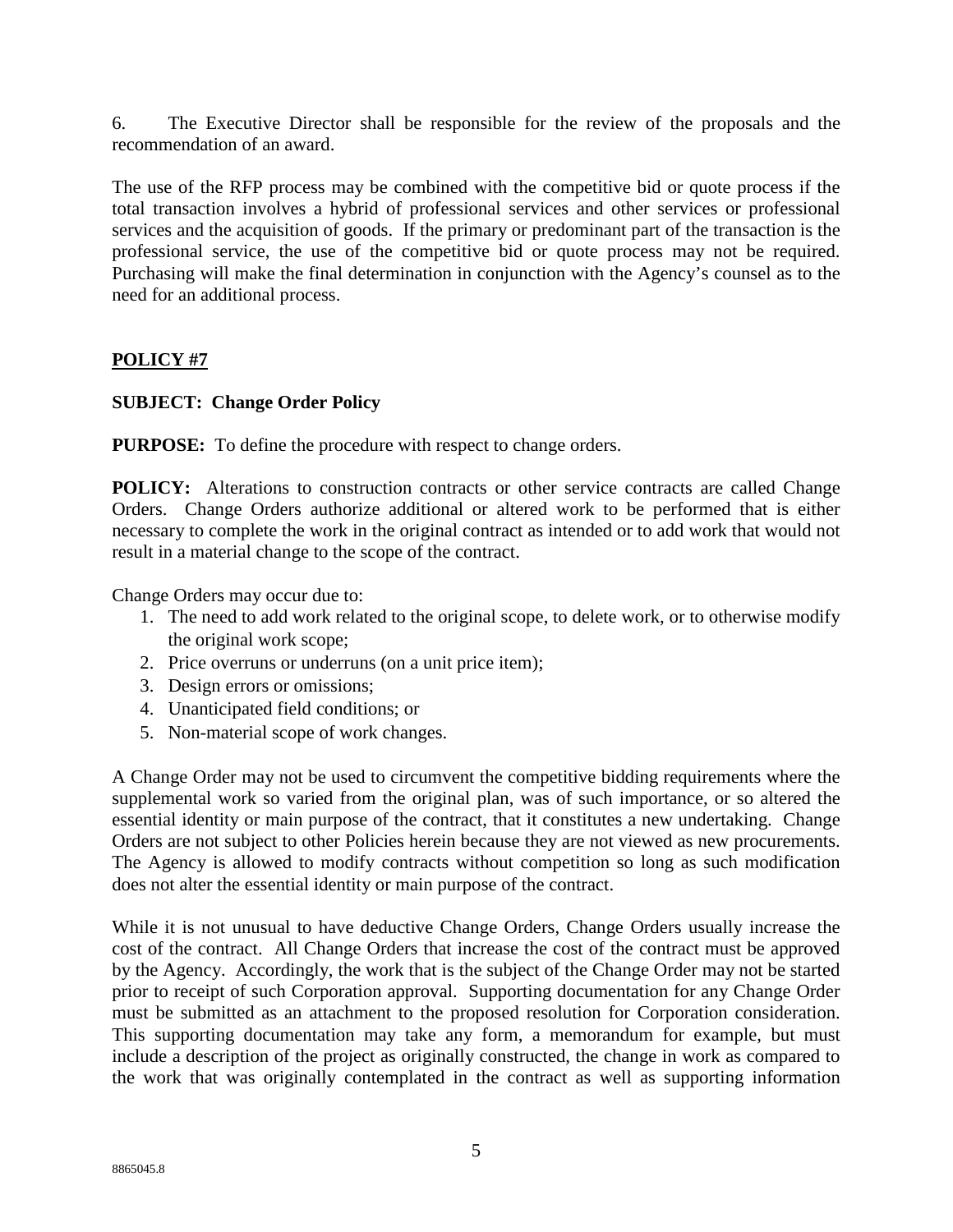describing why the Change Order does not constitute a change to the essential identity or main purpose of the original contract.

All Change Orders will be reviewed by the Agency's counsel as well as the Executive Director prior to being scheduled for Corporation consideration. The Executive Director, in consultation with the Agency's counsel, will make the final determination as to whether any proposed Change Order constitutes a new project for which competitive bidding is required.

The Agency recognizes that certain Change Orders may arise that are so essential and of such urgency that a commitment of public funds must be made prior to the next meeting of the Agency. A Change Order may be considered Urgent for any number of reasons including but not limited to a likelihood of the public safety being put at risk or irreparable damage being done to the overall project if additional work is not immediately approved. The Executive Director, in consultation with the Agency's counsel, will make the final determination as to whether any proposed Urgent Change Order is so essential as to warrant approval prior to being considered by the Agency.

Revised and re-adopted: March 30, 2020